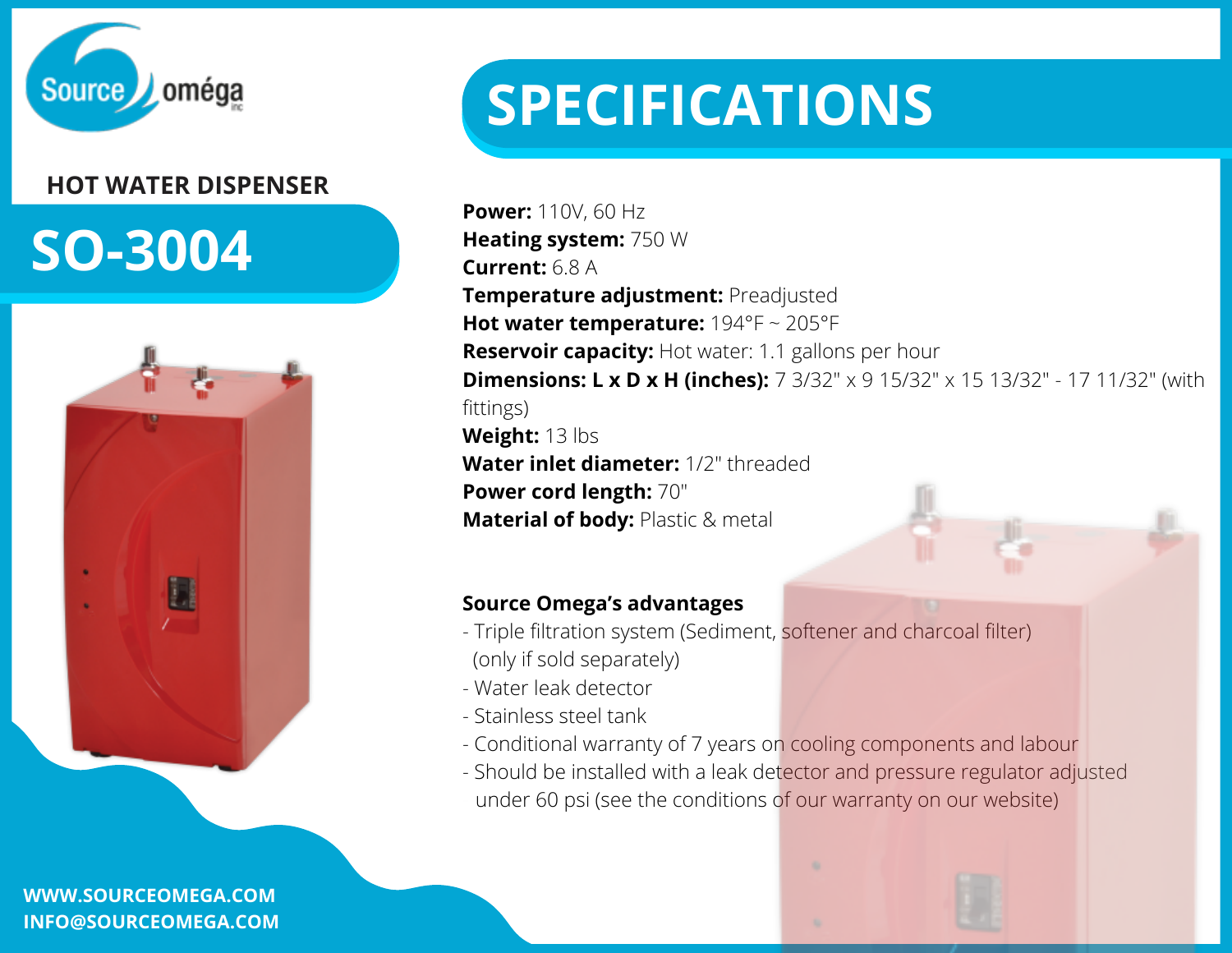

#### **HOT WATER DISPENSER**

## **SO-3004**



#### **WWW.SOURCEOMEGA.COM INFO@SOURCEOMEGA.COM**



**Parts**

1. Front panel 2.Indicator light 3. Indicator light holder 4. Circuit breaker Water leak detector 5. 6. Check Valve Pressure release valve 7. 8. Copper tube 9. Heating element 10. Hot water tank 11. Copper plug 12. Nut 13. Rubber feet 14. Hot water control 203°F 15. Hot water control 212°F 16. Power protector 17. Power cord 18. Frame 19. Capillary